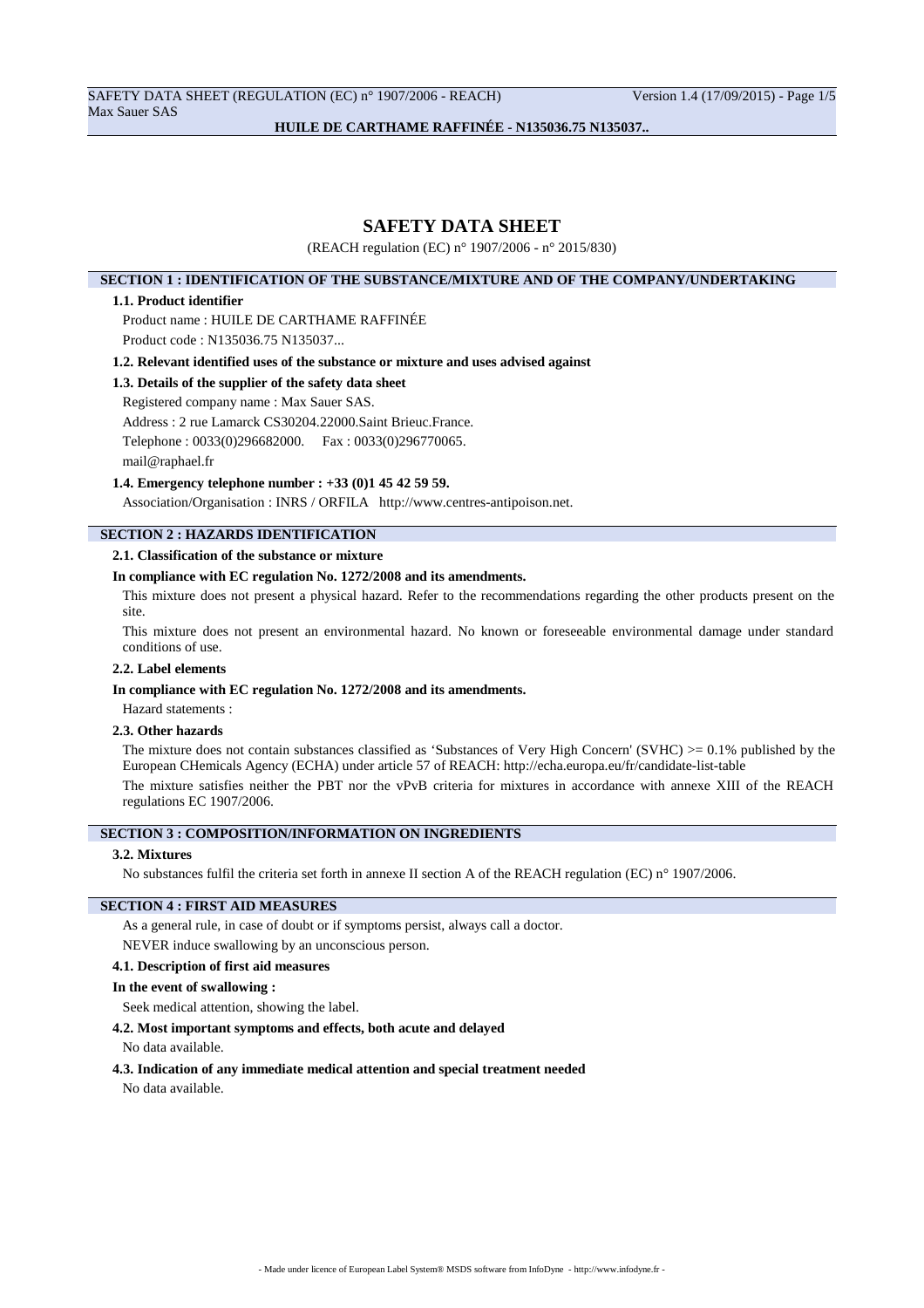# **SECTION 5 : FIREFIGHTING MEASURES**

Non-flammable.

# **5.1. Extinguishing media**

# **5.2. Special hazards arising from the substance or mixture**

A fire will often produce a thick black smoke. Exposure to decomposition products may be hazardous to health.

Do not breathe in smoke.

In the event of a fire, the following may be formed :

- carbon monoxide (CO)

- carbon dioxide (CO2)

#### **5.3. Advice for firefighters**

No data available.

# **SECTION 6 : ACCIDENTAL RELEASE MEASURES**

# **6.1. Personal precautions, protective equipment and emergency procedures**

Consult the safety measures listed under headings 7 and 8.

#### **For first aid worker**

First aid workers will be equipped with suitable personal protective equipment (See section 8).

# **6.2. Environmental precautions**

Contain and control the leaks or spills with non-combustible absorbent materials such as sand, earth, vermiculite, diatomaceous earth in drums for waste disposal.

Prevent any material from entering drains or waterways.

## **6.3. Methods and material for containment and cleaning up**

Clean preferably with a detergent, do not use solvents.

# **6.4. Reference to other sections**

No data available.

# **SECTION 7 : HANDLING AND STORAGE**

Requirements relating to storage premises apply to all facilities where the mixture is handled.

# **7.1. Precautions for safe handling**

Always wash hands after handling.

Remove and wash contaminated clothing before re-using.

#### **Fire prevention :**

Prevent access by unauthorised personnel.

# **Recommended equipment and procedures :**

# For personal protection, see section 8.

Observe precautions stated on label and also industrial safety regulations.

### **Prohibited equipment and procedures :**

No smoking, eating or drinking in areas where the mixture is used.

## **7.2. Conditions for safe storage, including any incompatibilities**

No data available.

# **Storage**

Keep out of reach of children.

# **Packaging**

Always keep in packaging made of an identical material to the original.

# **7.3. Specific end use(s)**

No data available.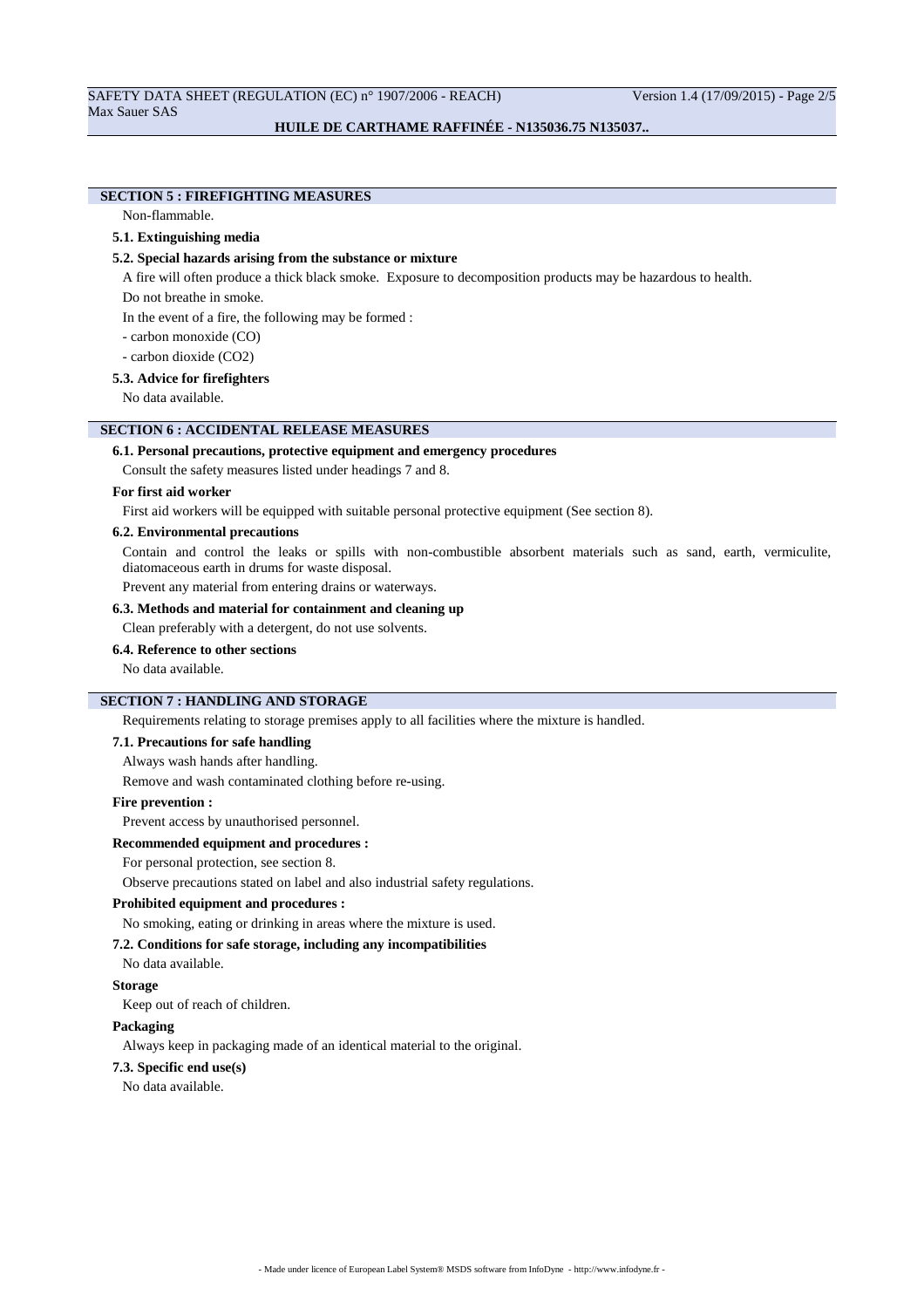# **SECTION 8 : EXPOSURE CONTROLS/PERSONAL PROTECTION**

**8.1. Control parameters**

No data available.

**8.2. Exposure controls**

# **Personal protection measures, such as personal protective equipment**

Pictogram(s) indicating the obligation of wearing personal protective equipment (PPE) :



Use personal protective equipment that is clean and has been properly maintained.

Store personal protective equipment in a clean place, away from the work area.

Never eat, drink or smoke during use. Remove and wash contaminated clothing before re-using. Ensure that there is adequate ventilation, especially in confined areas.

# **- Eye / face protection**

Avoid contact with eyes.

Use eye protectors designed to protect against liquid splashes

Before handling, wear safety goggles in accordance with standard EN166.

## **- Hand protection**

Wear suitable protective gloves in the event of prolonged or repeated skin contact.

Use suitable protective gloves that are resistant to chemical agents in accordance with standard EN374.

Gloves must be selected according to the application and duration of use at the workstation.

Protective gloves need to be selected according to their suitability for the workstation in question : other chemical products that may be handled, necessary physical protections (cutting, pricking, heat protection), level of dexterity required.

Type of gloves recommended :

- Natural latex

Recommended properties :

- Impervious gloves in accordance with standard EN374

## **- Body protection**

Work clothing worn by personnel shall be laundered regularly. After contact with the product, all parts of the body that have been soiled must be washed.

#### **SECTION 9 : PHYSICAL AND CHEMICAL PROPERTIES**

| 9.1. Information on basic physical and chemical properties |                      |
|------------------------------------------------------------|----------------------|
| <b>General information:</b>                                |                      |
| Physical state:                                            | Viscous liquid.      |
| Important health, safety and environmental information     |                      |
| pH:                                                        | Not stated.          |
|                                                            | Slightly basic.      |
| Boiling point/boiling range:                               | Not specified.       |
| Flash Point:                                               | $230.00 \degree C$ . |
| Vapour pressure $(50^{\circ}C)$ :                          | Not relevant.        |
| Density:                                                   | >1                   |
| Water solubility:                                          | Dilutable.           |
| Melting point/melting range :                              | Not specified.       |
| Self-ignition temperature :                                | Not specified.       |
| Decomposition point/decomposition range :                  | Not specified.       |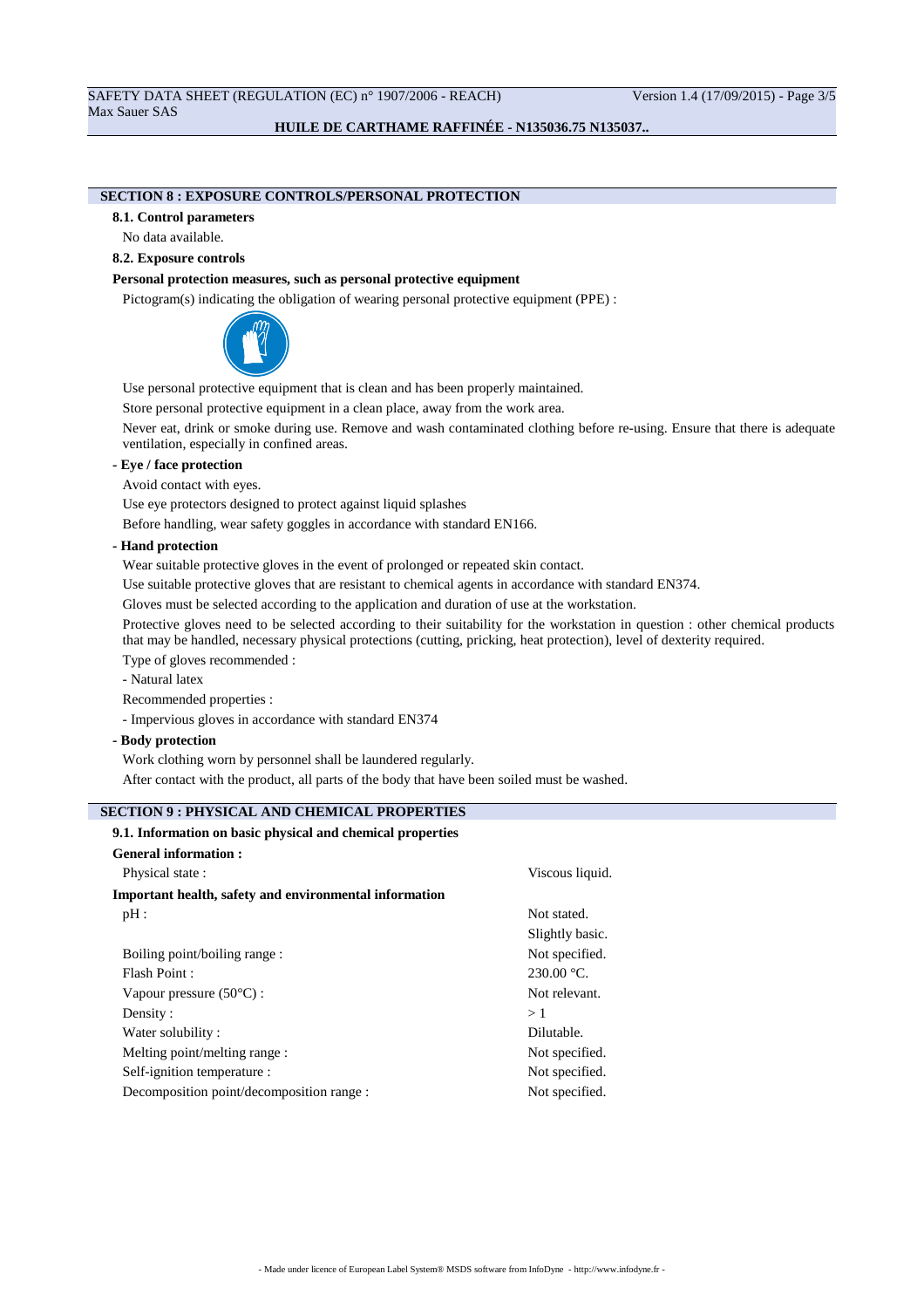#### **9.2. Other information**

No data available.

# **SECTION 10 : STABILITY AND REACTIVITY**

# **10.1. Reactivity**

#### No data available.

#### **10.2. Chemical stability**

This mixture is stable under the recommended handling and storage conditions in section 7.

#### **10.3. Possibility of hazardous reactions**

No data available.

# **10.4. Conditions to avoid**

**10.5. Incompatible materials**

#### **10.6. Hazardous decomposition products**

The thermal decomposition may release/form :

#### - carbon monoxide (CO)

- carbon dioxide (CO2)

## **SECTION 11 : TOXICOLOGICAL INFORMATION**

## **11.1. Information on toxicological effects**

No data available.

#### **11.1.1. Substances**

No toxicological data available for the substances.

#### **11.1.2. Mixture**

No toxicological data available for the mixture.

# **SECTION 12 : ECOLOGICAL INFORMATION**

# **12.1. Toxicity**

#### **12.1.2. Mixtures**

No aquatic toxicity data available for the mixture.

# **12.2. Persistence and degradability**

No data available.

## **12.3. Bioaccumulative potential**

# No data available.

# **12.4. Mobility in soil**

No data available.

# **12.5. Results of PBT and vPvB assessment**

# No data available.

#### **12.6. Other adverse effects**

No data available.

# **SECTION 13 : DISPOSAL CONSIDERATIONS**

Proper waste management of the mixture and/or its container must be determined in accordance with Directive 2008/98/EC.

# **13.1. Waste treatment methods**

Do not pour into drains or waterways.

# **Waste :**

Waste management is carried out without endangering human health, without harming the environment and, in particular without risk to water, air, soil, plants or animals.

Recycle or dispose of waste in compliance with current legislation, preferably via a certified collector or company.

Do not contaminate the ground or water with waste, do not dispose of waste into the environment.